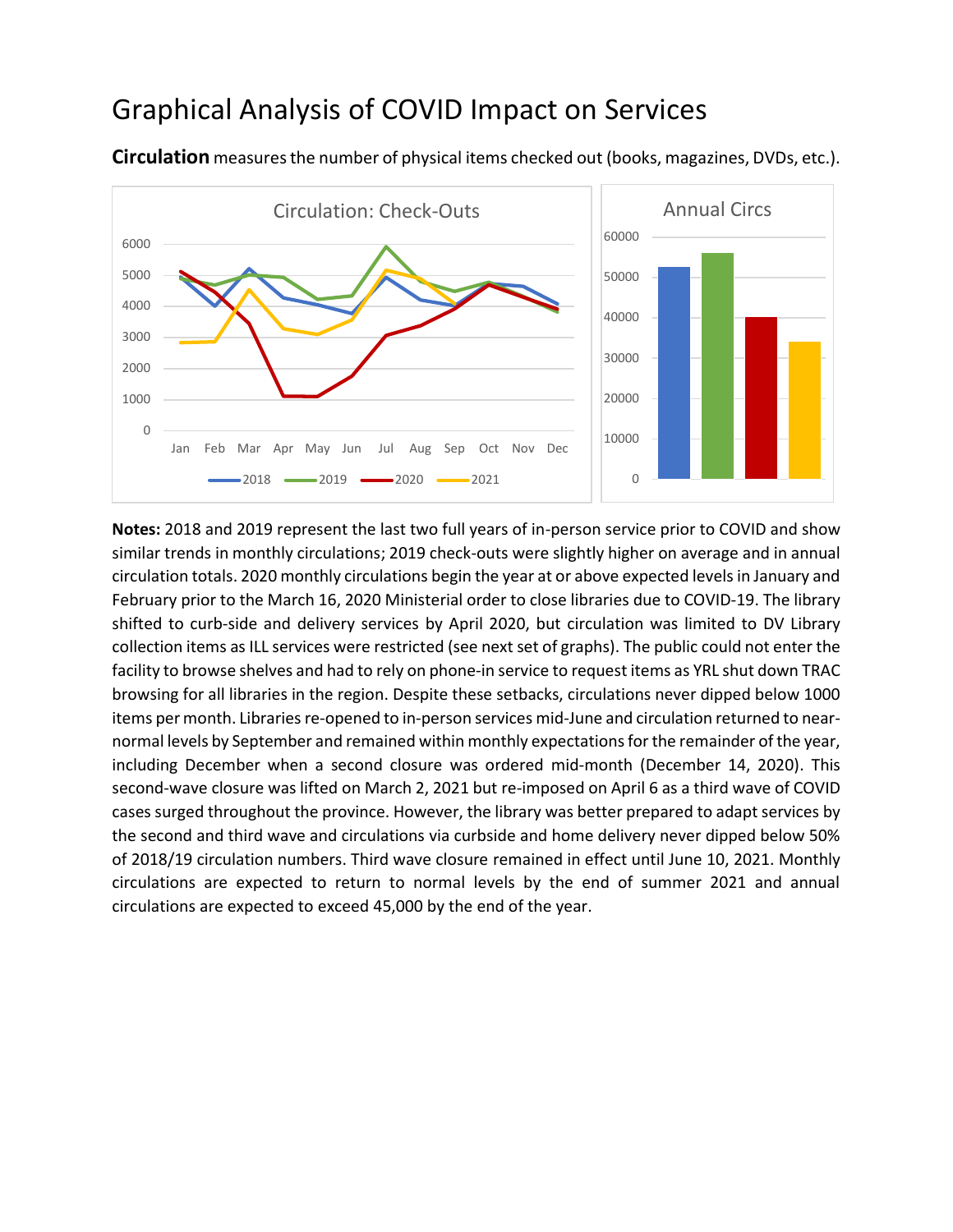**Inter-Library Loan (ILL) Services** measure two different aspects of library resource sharing: *Items Borrowed* from other libraries to fill local requests and *Items Lent* from local collections to fill requests at other libraries in the province.



**Notesin ILL:** 2018 and 2019 show similar trends in ILL activity with consistent monthly borrowing and lending trends; annual 2019 ILL-lending was slightly higher than 2018. ILL borrowing showed signs of growth in early 2020 prior to March 16 when libraries were ordered to close. On April 1, 2020, government courier services were permanently deferred to YRL van delivery; however, items still in transit through courier continued to trickle in during April and May. YRL turned off all TRAC ILL hold functions for libraries in the region and suspended regional van deliveries from April to early-June 2020; TRAC functions were not restored until July 2020. ILL borrowing from other libraries rebounded to pre-pandemic levels by August and exceeded traffic from previous years, a trend that continued into 2021 and aided by increased access to curbside and delivery services. Annual ILL borrowing was not as severely impacted as Annual ILL-lending. ILL lending of local collections going out to other libraries also rebounded in July and August as YRL van deliveries resumed. However, many libraries in the province remained fully or partially closed to the public. Monthly ILL lending returned to normal levels by March 2021 when libraries re-opened to the public at the end of the second wave, dropped slightly when libraries closed in April and returned to normal by May, despite libraries remaining closed until June 10, 2021. Annual ILL traffic is expected to recover to pre-pandemic levels by the end of 2021.

2018 2019 2020 2021  $\begin{array}{|c|c|c|c|c|c|}\n\hline\n & 2018 & 2019 & 2020 & 2021 & 0\n\end{array}$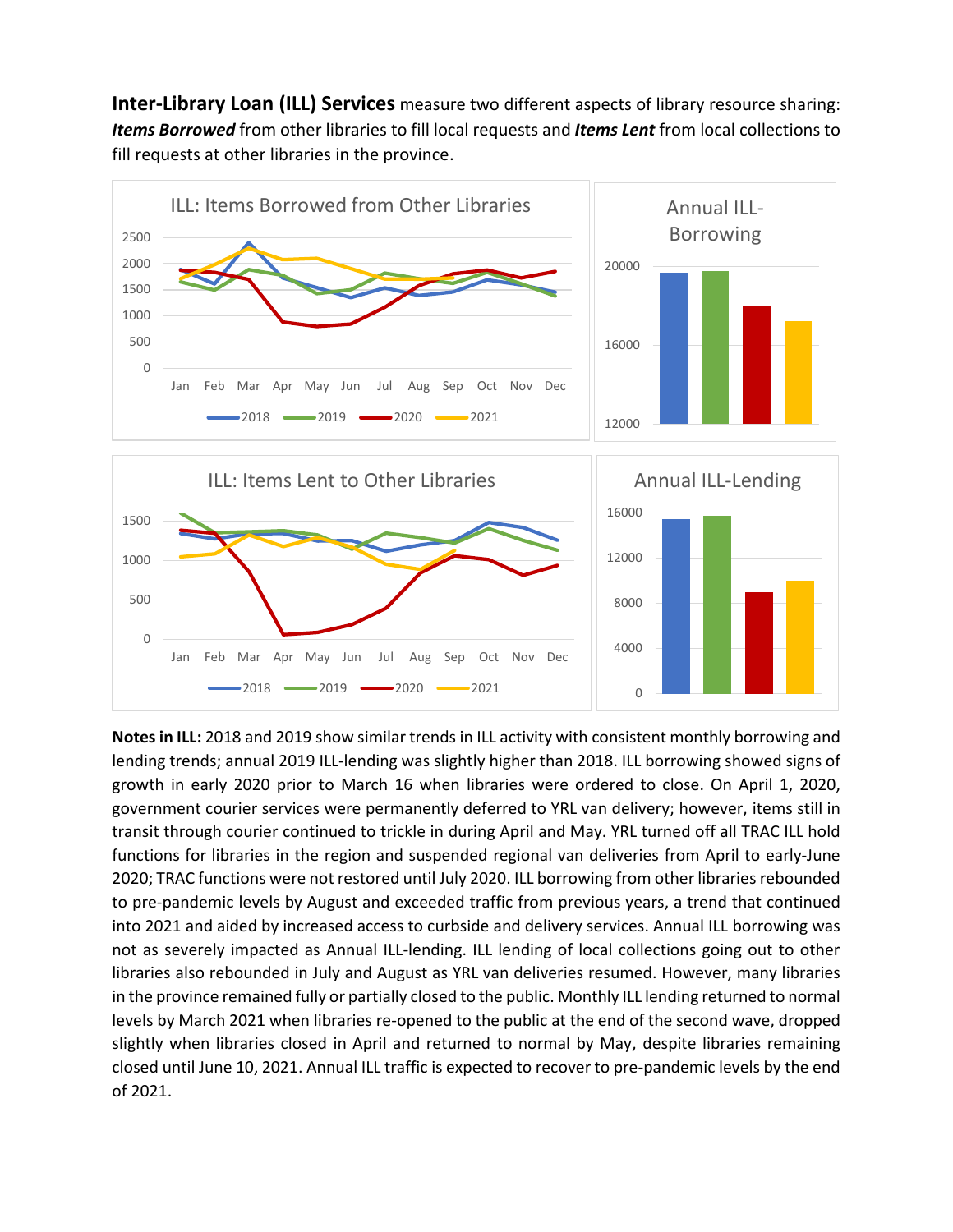

**eResource Borrowing** measures the number of electronic items accessed by Drayton Valley Library users from Hoopla, OverDrive, RB Digital (and Cloud Library).

**Notes on eResource Borrowing:** Monthly eResource borrowing increased significantly during library shut-downs: March 16 to June 16, 2020; December 14, 2020 to March 2, 2021; and April 6 to June 10, 2021. eResource Borrowing peaked in Spring 2020 during the first COVID lockdown as physical borrowing was extremely limited to curbside, and ILL shipping was brought to a stand-still. Drayton Valley Library increased spending on eResource licensing by 400% in 2020 and 2021 to accommodate growing demand. Annual eResource circulations increased by about 900 circs/ year from 2018 to 2019; COVID lockdowns resulted in exponential eResource circs in 2020 but are expected to return to a linear growth pattern or approximately 10,000 circs by 2021 year-end. Investment in eResource collections will continue but will not replace physical collection development as reading trends remain 6 to 8 times higher for physical items.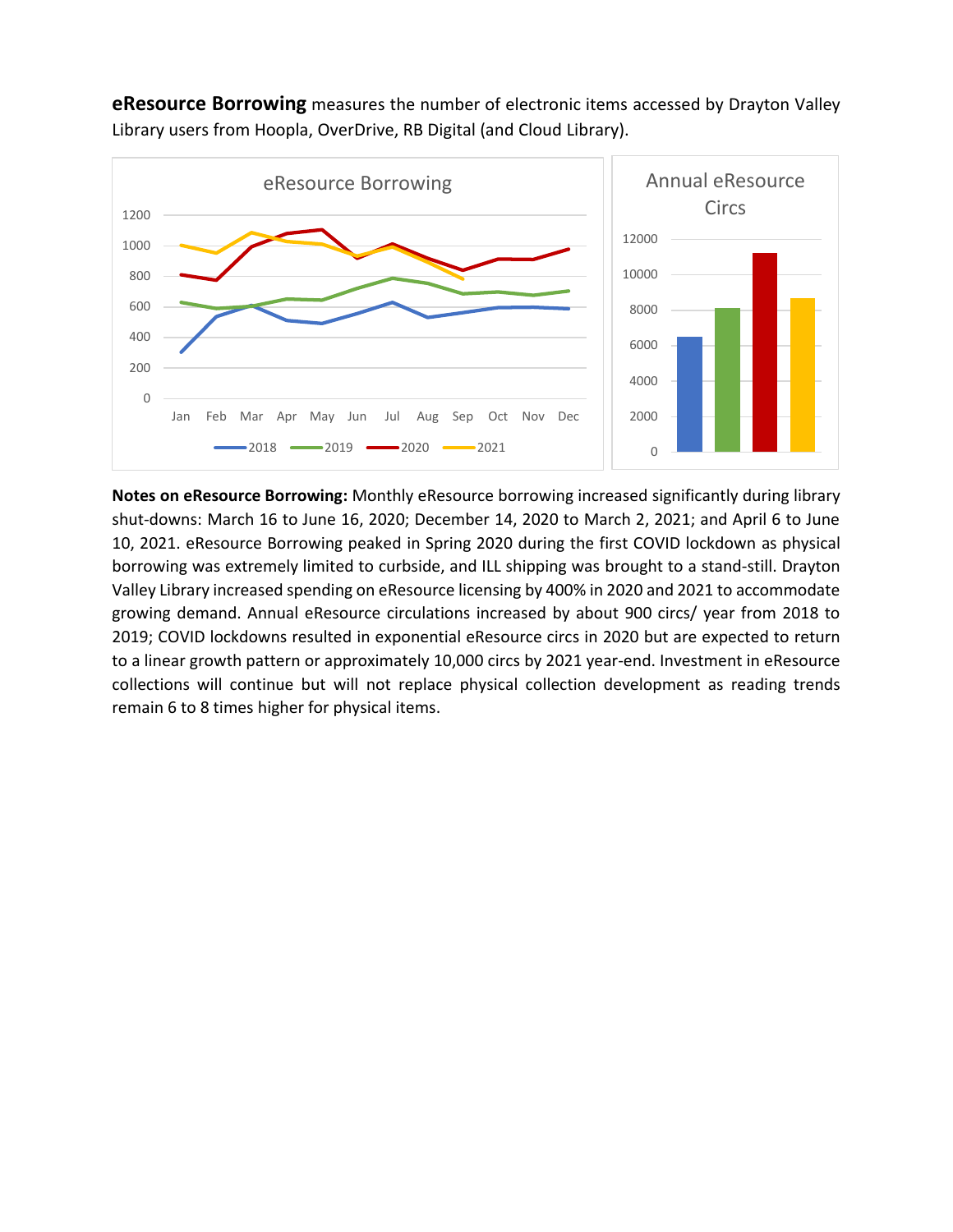

## **Program Attendance** measures the number of people at programs and events.















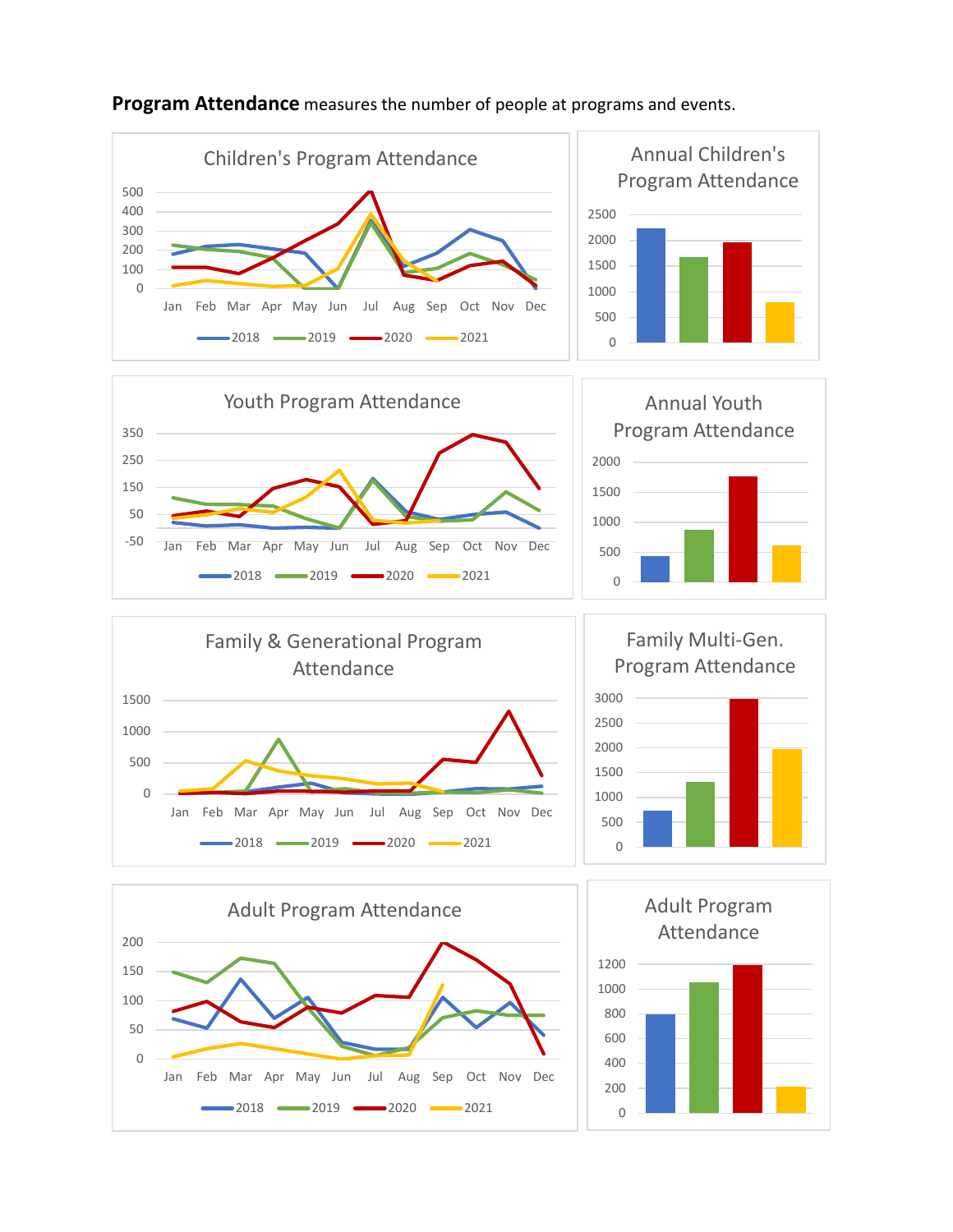**Notes:** Program activities are reported annually to Municipal Affairs - Public Library Services Branch (PLSB) according to target age groups: Children, Youth, Adult and Family & Multigenerational. PLSB does not define specific age-ranges for categories, rather this is decided by the Programmer(s) in reporting attendance statistics to the Director.

Seasonal program breaks were introduced in 2018 and scheduled for June and December to allow Programmer(s) time to plan for upcoming activities, report on program outcomes and take vacation. The December program breaks are apparent in all age-ranges for all years. The June program breaks are apparent in all age-range graphs for 2018 and 2019 as attendance dropped to near zero. However, in 2020 there was no June Programmer break and attendance levels grew; growth was most noticeable in child, youth and adult programs.

As of March 2020, all in-person programs were suspended due to COVID. Program data from April 2020 through to May 2021 is almost entirely virtual and includes live attendance via Zoom as well as views of recorded activities on YouTube and Facebook. We also introduced '*Take Home Craft Kits*' that were wildly popular

**Children & Youth Program Summary:** Child programs, including Summer Reading Club (SRC), ran almost exclusively out of the Rotary Library. SRC programs dominate all activities during July and August and show as spikes for children and youth program in 2018 and 2019. 2020 SRC showed increased attendance by children, but decreased attendance by youth. Overall Annual Child program attendance declined in 2019 but rebounded in 2020 during COVID when multiple on-line options were available to allow access to a broader audience.

In December 2020 the Board was compelled to permanently close the Rotary Children's Library and cut the Children's Programmer position. Children's Program attendance appears to decline in 2021 after the Adult Programmer took over all program planning and defined age groups for reporting attendance; much of the Child Program attendance was re-distributed to Youth and Family & Multigenerational activities according to the following definitions:

- *Children* (6 months to 9 years);
- *Youth* (10 to 17 years);
- *Adult* (18+ years);
- *Family & Multigenerational* (no set age group OR appeals to general audience).

**Adult, Family & Multigenerational Program Summary:** Family & Multigenerational program activity was minimal prior to a change of programmers in May 2019. Battle of the Books was one of the few Multigenerational events prior to 2020 (May 2018-participants only, and April 2019-open to public). Family & Multigenerational virtual program attendance exploded in 2020 with the introduction of on-line programs to ease the burden on families forced to learn or seek social connection while in lock-down. Offerings included '*Homework Help'*, '*Game On*-*Remote version*', '*All-Age Story & Crafts*' and '*From-Home Concerts'*.

Adult program attendance also showed significant increase in 2020 from previous years, particularly during summer months with the introduction of '*Socially Distanced*' programslike '*Wake Up & Write'*. Attendance for Adult, Family & Multigenerational programs dropped in early 2021 in part due to the loss of the staff member who ran '*Wake Up & Write'*, however we anticipate attendance to return to normal as restrictions lift and programs transition back to a blend of virtual and in-person.